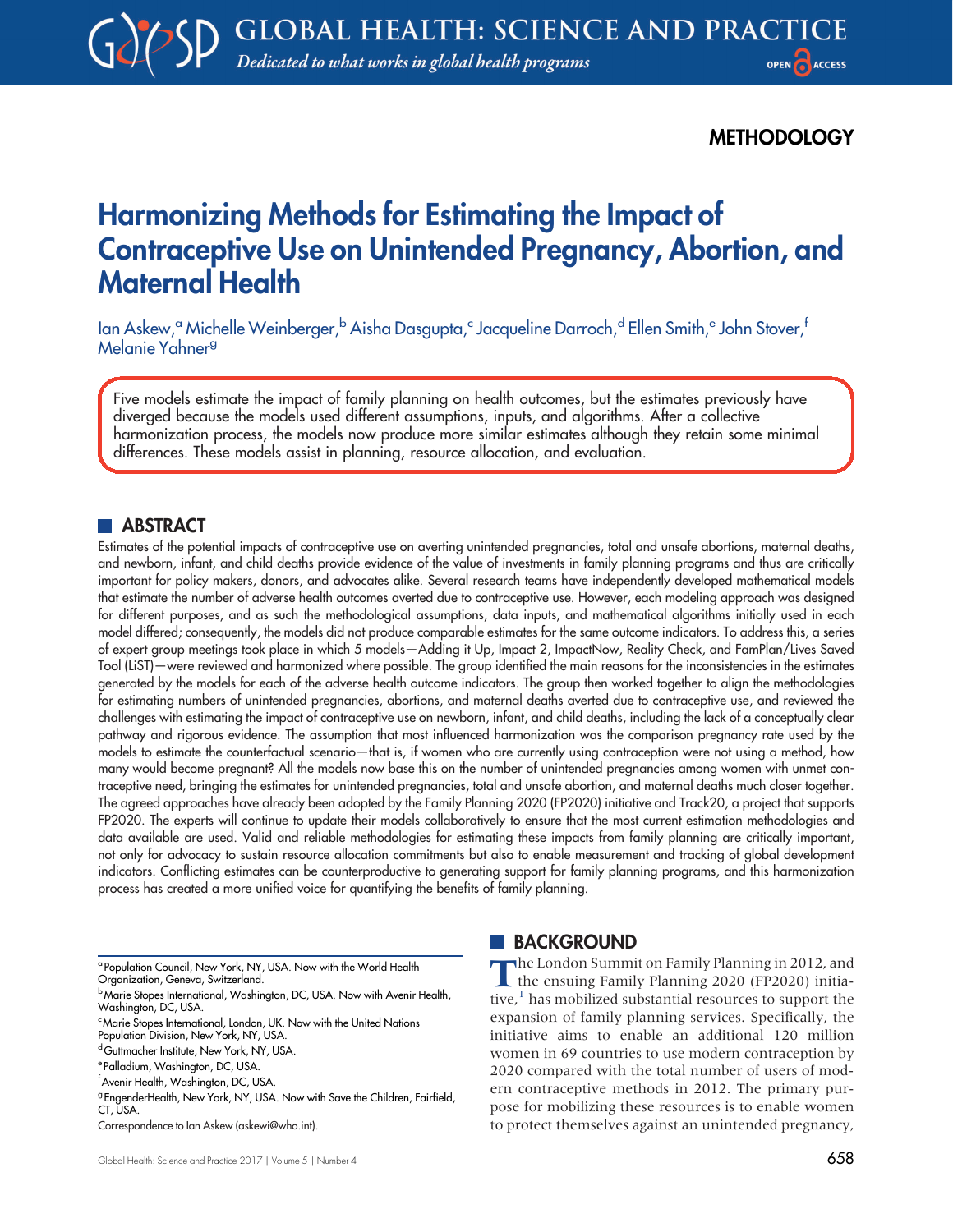defined here as a pregnancy that was not wanted at all (i.e., unwanted) or that occurred earlier than intended (i.e., mistimed).

Reducing unintended pregnancies is frequently stated as a policy goal by governments, donors, and service delivery organizations. For example, the UK's Framework for Results for Improving Reproductive, Maternal and Newborn Health in the Developing World has a strategic priority to "prevent unintended pregnancies by enabling women and adolescent girls to choose whether, when and how many children they have"<sup>[2](#page-8-1)</sup>; one of the core development objectives of the United States Agency for International Development (USAID) is to "prevent 54 million unintended pregnancies" <sup>[3](#page-8-2)</sup>; and FP2020 tracks and reports annually on the estimated number of unintended pregnancies averted due to use of modern methods of contraception.<sup>4</sup>

Protection against an unintended pregnancy through use of contraception also potentially averts several adverse health outcomes that may occur had the pregnancy happened. These outcomes can include an unsafe abortion if the unintended pregnancy had been terminated; morbidity or death if the woman had suffered complications related to or aggravated by pregnancy; and morbidities or deaths of newborns, infants, and children if the pregnancy had resulted in a live birth. Clearly, it is not possible to observe and measure these outcomes directly because the unintended pregnancies have not occurred. However, being able to estimate these potential impacts is critically important for policy makers and donors because such estimates provide evidence of how family planning contributes to maternal and child health, thus providing strong advocacy messages to support investments in family planning from national and global funding sources. These estimates also demonstrate the link between use of family planning and achievement of the Sustainable Development Goals.<sup>[5](#page-8-4)</sup>

The impact of reducing unwanted pregnancies on national fertility rates, and consequently on economic and social development including through a "demographic dividend," has been well documented. In contrast, efforts to estimate the broader impact of contraceptive use on maternal, infant, and child health are less mature. But several models have been developed recently to estimate the impact of contraceptive use on averting adverse health outcomes. The purpose of this article is to describe these models, including how they are similar and different, and to report on collaborative efforts to better align the assumptions and inputs used in the models in order to produce more comparable results.

## **EX CHALLENGES IN ESTIMATING THE** HEALTH IMPACTS OF FAMILY PLANNING

Over the past few years, several research teams have independently developed models that estimate the number of adverse health outcomes averted due to contraceptive use. The develop- **Different** ment of these estimation models has been unco- estimates of the ordinated, however, with each approach being **impact of** conceptualized and designed for complementary, contraceptive use yet different, purposes. Because the methodologi- on health cal assumptions for each model have differed, the **outcomes has** data inputs required and mathematical algorithms **confused policy** used for each model have varied, and so the mod- **makers,** els did not produce comparable estimates for the **managers, and** same outcome indicators. For example, using **donors, even** the same dataset from Malawi, [Figure 1](#page-2-0) depicts **when the reasons** estimates from 5 models for the numbers of unin- for the differences tended pregnancies, unplanned births, and abortions **are explained.** averted due to women using family planning. The generation of different estimates for the same indicator has confused policy makers, managers, and donors, even when the reasons for the differences are explained.

Each estimation model has been designed to serve a particular purpose and for different audiences, and so it would not be appropriate or desirable to try to consolidate them into 1 model. However, the scale of the differences shown in [Figure 1](#page-2-0) has raised concerns as to whether the assumptions for the models are sufficiently aligned. It has also highlighted the need to better communicate to decision makers the different purposes of each model so that they can select the appropriate model to generate the type of data needed to inform a particular decision.

To address these concerns, the Population Council's consortium for Strengthening Evidence for Programming on Unintended Pregnancy (STEP UP), funded by UKAID from the Department of International Development, convened a series of expert group meetings in September 2013, March 2014, and December 2014 to review and harmonize, where possible, the 5 most commonly used modeling approaches:

- 1. Adding It Up from the Guttmacher Institute
- 2. Impact 2 from Marie Stopes International
- 3. ImpactNow from the USAID-supported Health Policy Project
- 4. Reality Check from EngenderHealth's USAIDsupported RESPOND Project

A series of expert group meetings was convened to review and harmonize, where possible, the 5 most commonly used modeling approaches to estimate the impact of contraceptive use on health outcomes.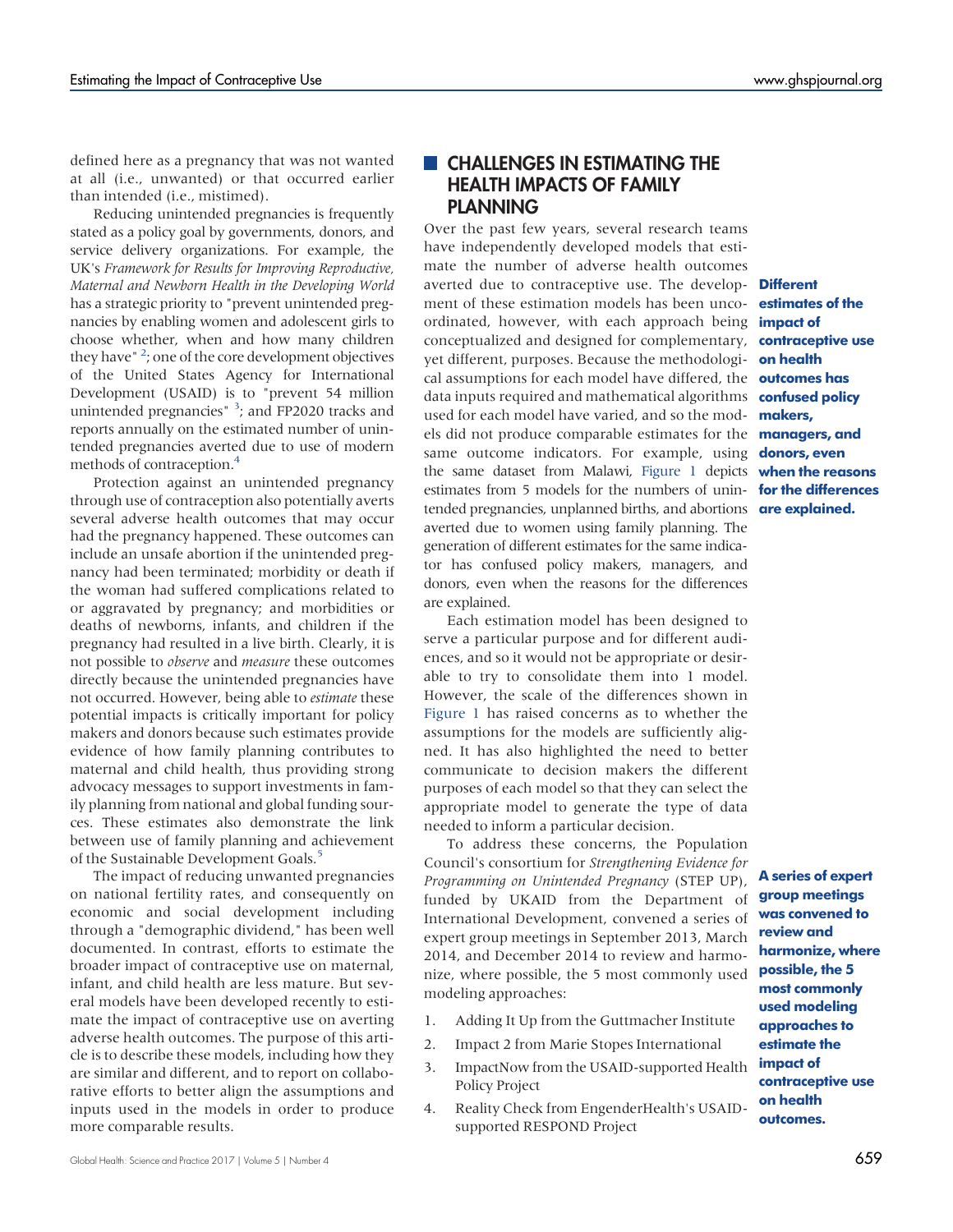

<span id="page-2-0"></span>FIGURE 1. Different Estimates of the Health Impact of Contraceptive Use in Malawi From 5 Models, Before Harmonizing the Modeling Approaches

5. FamPlan and the Lives Saved Tool (LiST) from the Spectrum suite of models hosted by

Avenir Health

Participants at these meetings included those responsible for designing and using these 5 approaches as well as recognized experts in demography, forecasting and modeling, and program evaluation. This was the first time that representatives from all 5 modeling teams had met together. The meetings provided a unique opportunity for the modelers to openly discuss the strengths and weaknesses of their modeling approaches among their peers in a neutral setting hosted and moderated by an organization that does not have a vested interest in any particular modeling approach.

The initial meetings identified and highlighted the main reasons for the inconsistencies in the estimates generated by the models for each of the key adverse health outcome indicators (unintended pregnancy, abortion, maternal death, infant death, and child death). The group then worked together to seek and reach agreement on alignment of 4 methodologies:

1. Methodology for estimating the number of unintended pregnancies averted due to contraceptive use, including the comparison pregnancy rate to use for the counterfactual of contraceptive use (e.g., if women had not been using contraception, how many would have become pregnant) $6$  and failure rates to use for each type of contraceptive method (defined as the probability of a woman using a method becoming pregnant during 12 months of use<sup>[7](#page-8-6)</sup>)

- 2. Methodology for estimating the number of abortions averted due to contraceptive use
- 3. Methodology for estimating the number of maternal deaths averted due to contraceptive use
- 4. Methodology for estimating the numbers of infant and child deaths averted due to contraceptive use

This article will describe the purpose for each estimation model, review how each model used the 4 methodologies, and report on the alignments achieved through the collaborative process. (For a more detailed description and comparison of the 5 modeling approaches, see STEP UP,  $2014<sup>8</sup>$ ) It is important to bear in mind that these are estimation models, which are used to generate measures for events that cannot be empirically observed and so they cannot be empirically validated either.

The expert group worked together to align the methodologies used in their models to estimate the number of unintended pregnancies, abortions, maternal deaths, and infant and child deaths averted due to contraceptive use.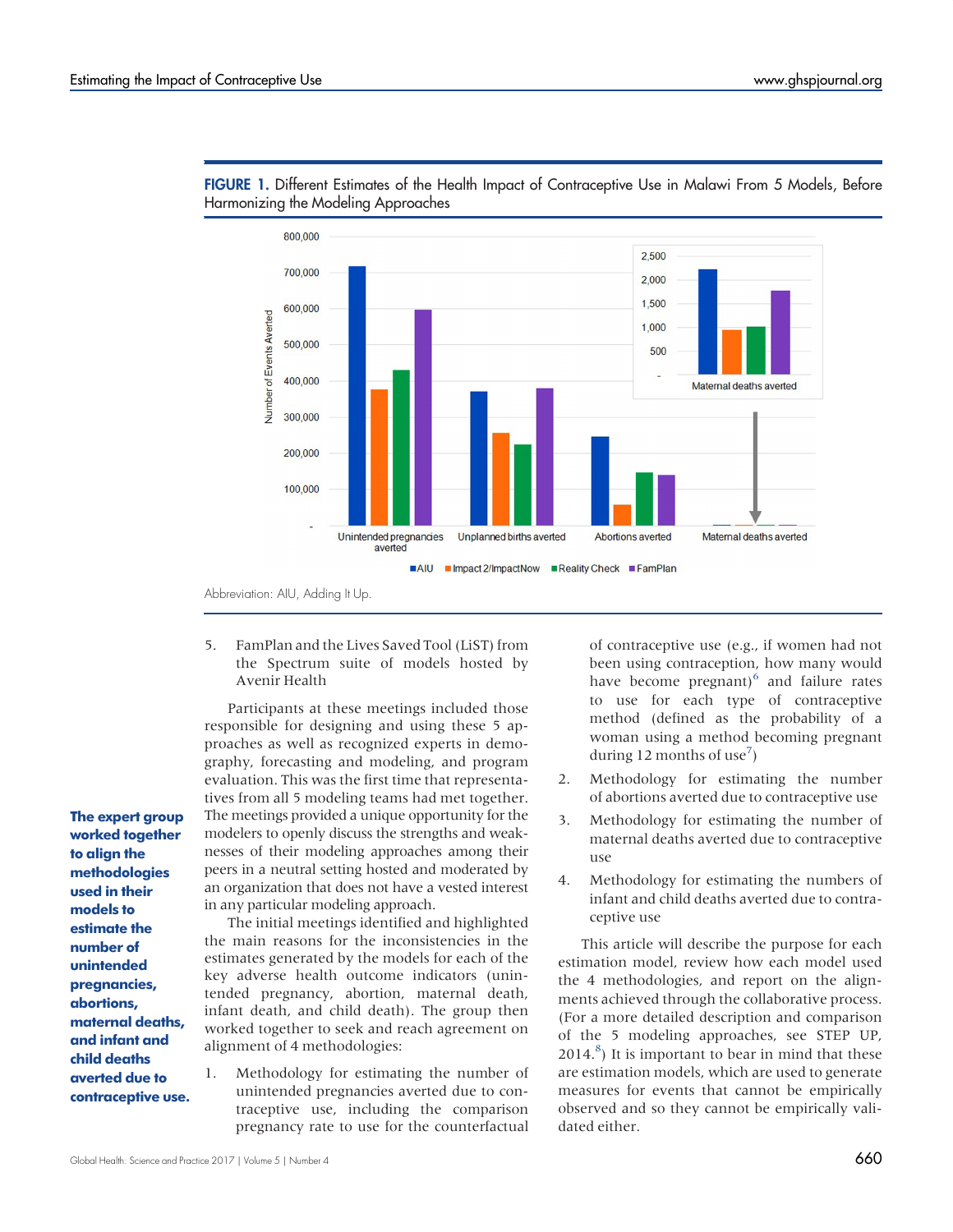## **PURPOSE OF EACH MODEL**

The Guttmacher Institute's *Adding It Up* model uses tabulations from the most recent sources to estimate need, coverage, cost and impacts of modern contraceptive services, maternal and newborn health care, antiretroviral care for pregnant women living with HIV and their newborns, and treatment for 4 common sexually transmitted infections; varying scenarios of coverage and the costs and impacts across different levels of coverage are estimated. These scenarios and impacts are estimated individually and for combinations of these service needs. Impacts are expressed in terms of unintended pregnancies and their outcomes, including unplanned live and stillbirths, induced abortions and miscarriages, maternal and neonatal deaths and disability-adjusted life years (DALYs), and transmission of HIV to newborns. Adding It Up estimates have been calculated using multiple country-level datasets in Excel files, although most results are reported for geographical and other groupings of countries because of frequent limitations in the quality of original datasets. Although Adding It Up does not provide a template model, results and detailed tabulations are made available widely.<sup>[9](#page-8-8)</sup>

Impact 2 is a spreadsheet-based model developed by Marie Stopes International that is designed to use existing service provision data. It can be used to estimate the impact of family planning, safe abortion, or postabortion care services provided by a particular organization or across an entire country. Impact 2 can estimate past, current, and future contributions of a service provision program to the additional number of contraceptive users and increases in contraceptive prevalence. It also estimates the wider health, demographic, and economic impacts of these services. In addition, Impact 2 can be used to estimate the quantity of service utilization needed to reach a goal, as well as to monitor progress over time. It has been used by managers of service delivery programs and for planning national strategies by governments.[10](#page-8-9)

ImpactNow is a spreadsheet-based model developed by the USAID-supported Health Policy Project that estimates the health and economic impacts of family planning in the near term (2- to 7-year time horizon). It is designed to model the impacts of different policy scenarios and to compare the results of those scenarios in advocacy materials. It can help to estimate the impacts of many "what if" questions about policy options.

The outcomes are focused on both reproductive health and economic metrics. Model results have been used to advocate for family planning programs in a number of countries, primarily in sub-Saharan Africa.<sup>11</sup>

Designed by EngenderHealth under the USAIDfunded RESPOND Project, Reality Check is a Windows application for use in low-resource settings that can be used to set family planning goals and plan for service expansion to meet those goals; it can also provide advocacy data by estimating program requirements for implementation, along with the impact of achieving contraceptive goals. The tool enables users to test future goal scenarios, including changes in the method mix, and to compare those future scenarios with past performance to determine whether current goals are realistic. Reality Check can be used at any geographic level for which population and contraceptive prevalence rate data can be defined. The tool has been used to establish evidence-based family planning goals and to inform holistic plans to meet those goals in several sub-Saharan African countries[.12](#page-8-11)

FamPlan and LiST are modules in the Spectrum modeling system. FamPlan $13$  estimates the family planning requirements to meet goals, such as reducing unmet need, and the consequences of scaling up contraceptive use, in terms of outcomes such as fertility, births, and unintended **the health,** pregnancies. The module uses the proximate determinants of fertility to model the impact of change on the total fertility rate (TFR), and then makes demographic projections of the resulting **and other** population size and structure. At the time this **services.** work was taking place, FamPlan did not estimate impacts averted but rather events that happen (e.g., births, abortions); however, by comparing multiple projections one could arrive at estimates of impacts averted. (FamPlan has now been updated with an option to calculate the number of unintended pregnancies, total and unsafe abortions, and maternal deaths averted.)

 $LiST<sup>14</sup>$  $LiST<sup>14</sup>$  $LiST<sup>14</sup>$  supports the development of plans for child survival programming by estimating the current distribution of child deaths by cause and **The Health Policy** the effects of health interventions, including family planning, on child mortality rates. Both the LiST and FamPlan modules have been applied by a large number of countries to develop na- health|and tional family planning and child survival plans **economicimpacts** and for global analyses for planning and resource **of family planning** mobilization.

**The Guttmacher** Institute's Adding It Up model estimates need for and cost of modern contraception, maternal and newborn health care, antiretroviral care for pregnant women living with HIV and their newborns, and treatment for 4 common sexually transmitted infections.

Marie Stopes International's Impact 2 model uses existing service provision data to estimate demographic, and economic impacts of family planning

Project's ImpactNow model estimates the in the near term.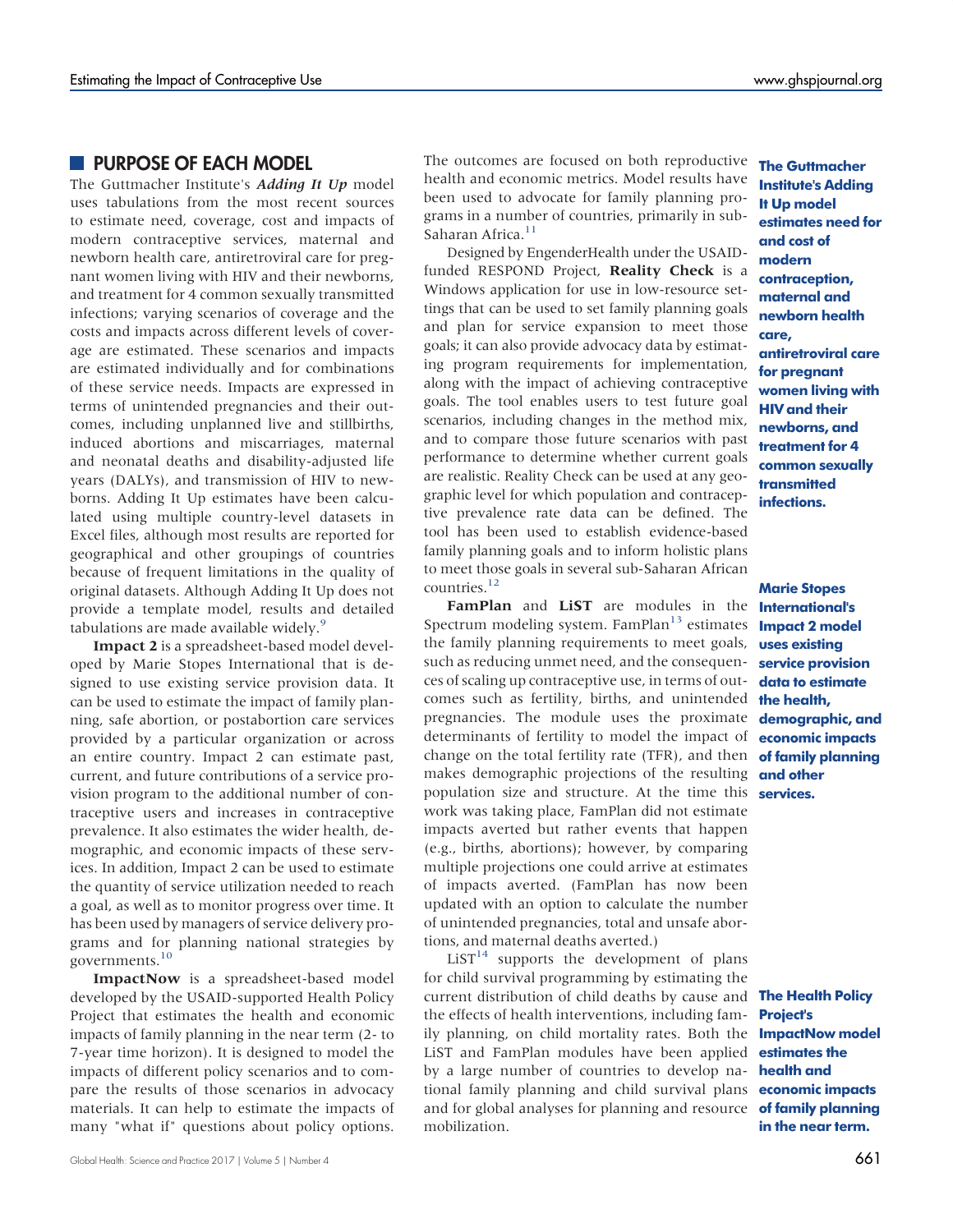EngenderHealth's Reality Check can be used to set family planning goals and plan for service expansion to meet those goals.

FamPlan, from the Spectrum modeling system, estimates family planning requirements to meet specific goals and the consequences of scaling up contraceptive use in terms of health outcomes.

LiST, also from the Spectrum modeling system, estimates the current distribution of child deaths by cause and the effects of health interventions on child mortality rates.

## **METHODS FOR ESTIMATING HEALTH OUTCOMES**

#### Estimating Unintended Pregnancies Averted

In all of the models except FamPlan, a pregnancy rate is used to estimate the counterfactual scenario—that is, if women who are currently using contraception were not using a method, how many would become pregnant? Including this is important because not all contraceptive users will become pregnant if they are not using contraception. The FamPlan model generates and compares multiple scenarios, rather than directly estimating numbers of pregnancies, by using the proximate determinants model to estimate the impact of contraceptive prevalence rate changes on the TFR. Following this harmonization process, a new option has been added to FamPlan to allow for estimation of impacts using the counterfactual approach employed by the other models.

Moreover, the expert group reached agreement on the particular pregnancy rate variable that should be used as a default in all the models; prior to this harmonization process, the models had been using different pregnancy rates (see below). The default value in all models is now a "non-user at risk of unintended pregnancy," which serves as a proxy for the counterfactual. The group defined this unintended pregnancy rate as the likelihood of a pregnancy over 12 months for sexually active, fecund women who do not want to become pregnant and are not using contraception–that is, among women with an unmet need for contraception. The models use the Demographic and Health Survey (DHS) definition of unmet need because it is widely understood and facilitates comparisons across datasets, time periods, and countries. This definition assumes sexual activity among married women.

The group agreed to use the pregnancy rate estimated using the Adding It Up methodology,<sup>[9](#page-8-8)</sup> which divides the number of unintended pregnancies among women with unmet need (i.e., non-users at risk of unintended pregnancy) by the total number of women with unmet need. This methodology estimates the pregnancy rate among women who do not wish to become pregnant, whereas the previous comparison pregnancy rates used by ImpactNow, Impact 2, and Reality Check had been for all women not using contraception. The agreed-upon pregnancy use estimates are based on (1) country-level data for the numbers of women by contraceptive need and use; (2) typical-use failure rates among

developing country and U.S.-based contraceptive users; and (3) Adding It Up's sub-regional estimates of numbers of unintended pregnancies. The global pregnancy rate is the median of these country-specific pregnancy rates (which at the time of the meeting was 31%, with an interquartile plausibility range of 23% to 38%). Previously, the various models had used pregnancy rates of either 85%, representing the pregnancy rate among women in the United States who stopped using contraception to become pregnant,  $15$  or 40%, representing a previous revision to the 85% rate to capture a rate of women not actively trying to get pregnant. Thus, moving to the agreed rate has led to substantial changes in the results from some models. Furthermore, the group also agreed to use one global pregnancy rate rather than trying to estimate potential regional or country variations.

Because no method is 100% effective at preventing pregnancy and because methods may not always be used correctly and consistently, "typical-use method failure rates," are included in the models. The typical-use failure rate is the probability of pregnancy during a specified time period among women using a method as typically used (i.e., not necessarily correctly and consistently, which is referred to as the "perfect-use" failure rate).<sup>16</sup> The original versions of all models used several sources for method-specific typicaluse failure rates, largely based on research by Cleland, Ali, and Shah<sup>17</sup> (using data from DHS, which includes non-permanent method users only) and by Trussell<sup>[15](#page-9-1)</sup> (for data on permanent method users from clinical trials with large study populations). The group had concerns about mixing failure rates estimated differently and for different populations but agreed to continue to use both sources. It was acknowledged that more needs to be known about method effectiveness, consistency, and correctness of use, and how these affect method effectiveness. The group committed to consider further evidence as it emerges and to coordinate updating assumptions and data inputs to continue improving the models. For example, recent estimates of failure rates in 43 developing countries using DHS data were published in  $2016^{18}$  and could be reviewed for potential use in the models.

The group discussed whether method failure rates should be adjusted for individual countries. Failure rates by method are only available from a limited set of national datasets and as the only data available, these failure rates are generally accepted as being valid globally. Within the group, the Impact 2, ImpactNow, Reality Check, and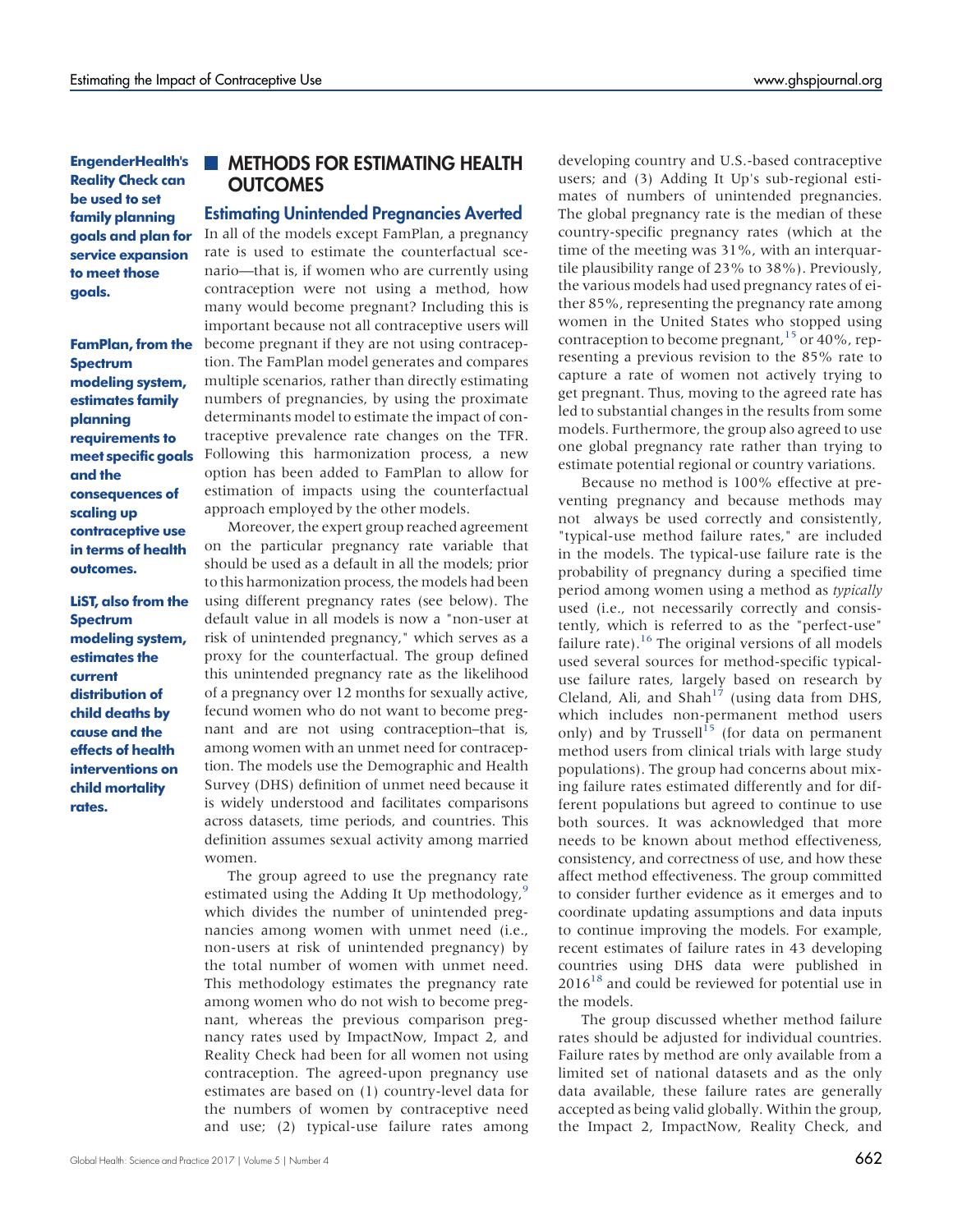FamPlan modelers decided to continue to use these "global" failure rates for all countries, whereas the Adding It Up approach will continue to use method failure rates that are adjusted against sub-regional estimates of unintended pregnancies.

#### Estimating Abortions Averted

Using contraception will reduce the number of unintended pregnancies, which in turn will reduce the number of induced abortions—safe or unsafe—that some women use to terminate an unintended pregnancy. Previously, the models used different methodologies to estimate the number of abortions averted, leading to some very large discrepancies. Given the very limited data available on abortion, it is difficult to have a clear methodological approach for modeling this outcome. Recognizing the importance of harmonization, the group agreed that all 5 models would base their estimates on the sub-regional proportion of unintended pregnancies that end in induced abortion, using the rates published by Sedgh et al. in  $2014$ .<sup>[19](#page-9-5)</sup> The number of abortions averted by use of modern contraception is thus estimated as the number of unintended pregnancies averted by use of modern contraception multiplied by the proportion of unintended pregnancies that end in induced abortion; the number of induced abortions is estimated from available data, special country studies, and consultations with experts, including the World Health Organization (WHO). Recent estimates of abortion levels and safety can be used for future inclusion in the models. $^{20,21}$  $^{20,21}$  $^{20,21}$ 

Some unintended pregnancies end through spontaneous abortion (i.e., a miscarriage), and a very small proportion end in an ectopic pregnancy. Reducing the number of unintended pregnancies, therefore, will also reduce the number of miscarriages and ectopic pregnancies. Reliable statistics for these rates do not exist, however, and the models estimate these numbers slightly differently, but the differences are very minor. Therefore, no change was deemed necessary.

#### Estimating Maternal Deaths Averted

The causes of maternal mortality are several. WHO defines a maternal death  $as^{22}$  $as^{22}$  $as^{22}$ :

The death of a woman while pregnant, or within 42 days of termination of pregnancy, irrespective of the duration and the site of the pregnancy, from any cause related to or aggravated by the pregnancy or its

management (from direct or indirect obstetric death), but not from accidental or incidental causes.

For the purpose of these models, a maternal death can be categorized according to whether the woman died from complications of an induced abortion or due to other obstetric causes during pregnancy, delivery, or up to 42 days after delivery.<sup>2</sup>

Estimates are available for the maternal mortality ratio (MMR) in each country—the number of maternal deaths during a given time period per 100,000 live births during the same time period. $24$ Applying the national MMR to the number of births averted would not be correct, however, because the national MMR reflects the risk of dying related to the national distribution of all pregnancies and their outcomes (live births, miscarriages, abortions). All of the models agreed to use the "percentage of unintended pregnancies ending in induced abortion" to estimate the number of abortions averted through use of family end in induced planning. As the distribution of outcomes of unintended pregnancies is different from that of all pregnancies, the MMR does not represent the risk of dying associated with an unintended pregnancy. Rather, a new MMR must be constructed **The models have** to represent the risk of dying associated with an **to construct a new** unintended pregnancy to account for the risk **maternal** associated with each pregnancy outcome: live birth, miscarriage, and abortion.

The group recommended, therefore, that all of the models should estimate an unintended pregnancy MMR that is appropriate for each model. An estimation approach has been developed and is now being used by Impact 2, ImpactNow, and FamPlan. Further work is needed to understand the proportion of deaths due to unsafe abortion represented within the all-cause estimations by  $WHO<sup>25</sup>$  $WHO<sup>25</sup>$  $WHO<sup>25</sup>$  since those causes due to unsafe abortion are not always clearly recorded (e.g., a hemorrhage could be a result of unsafe abortion or nonabortion causes). The group agreed to work with WHO to better interpret these data and to consider further changes to this methodology, given the large differences in MMRs that remained in the models after the harmonization process.

## Newborn, Infant and Child Deaths Averted

For more than 3 decades, contraceptive use has been promoted as a key strategy for reducing newborn, infant, and child deaths. This causal relationship is most frequently conceptualized in terms of risk reduction: women using contraception can determine the timing and number of children so that they can reduce the likelihood of

All 5 models now base their abortions averted estimates on the sub-regional proportion of unintended pregnancies that abortion.

mortality ratio, different than the UN published estimates, that represents the risk of dying associated specifically with an unintended pregnancy.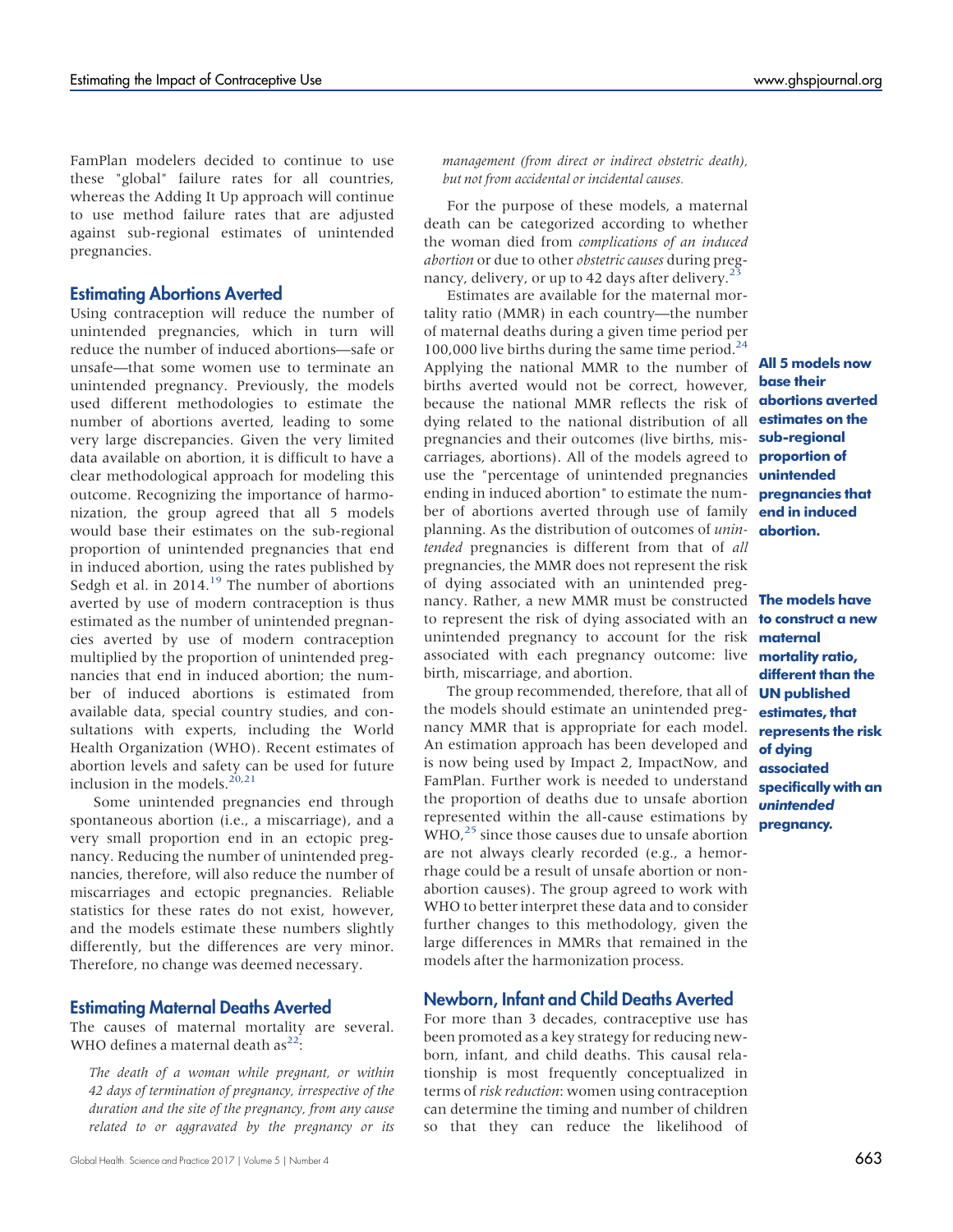experiencing one of the 4 "toos"—having a birth when they are too young; having births spaced too soon; having too many births; and having a birth when they are too old. Evidence indicating that such births are generally correlated with adverse outcomes is well established through cross-sectional surveys,  $26-33$  $26-33$  $26-33$  particularly for "too young" and "too soon" births and their correlation with newborn or infant death and stunted growth and development in children surviving such births.

The estimates of newborn, infant, and child deaths averted due to contraceptive use are recognized as the weakest elements of these models due to a lack of conceptually clear casual pathway and lack of rigorous evidence.

After the harmonization process, the measures generated by the models are now much closer.

The assumption that most influenced harmonization was the comparison pregnancy rate used by the models.

To guide policy and programming advocacy and implementation, however, it is critically important that claims to causal pathways between contraceptive use, timing of births, and newborn, infant, and child mortality and morbidity be more fully understood and justified empirically. The estimates of newborn, infant, and, especially, child deaths averted due to contraceptive use are recognized as the weakest elements of all of these models. While the relationships between risky pregnancies (as defined above in the 4 "toos") and newborn and infant mortality and morbidities, and with poorer child development, are relatively well supported with the evidence available, the correlation with child mortality is poorly understood because many other factors may intervene by the time of childhood (i.e., between 1 and 5 years old). The estimation models must produce valid measures based on logically consistent causal pathways in order for policy statements and initiatives advocating investments in family planning to legitimately cite quantified reductions in newborn and infant, as well as child, mortality as among the anticipated returns on investment for family planning. (FP2020 has chosen not to include these impact indicators in its analysis due to the uncertainties of attribution.) Consequently, there is some urgency to better understand the nature of these relationships to prevent any inappropriate expectations of causality.

These pathways are being analyzed further using recent datasets and new analytical techniques to seek explanations for biological mechanisms that link high-risk births (the 4 "toos") to adverse birth outcomes for newborns (e.g., small for gestational age, preterm births) and to infant mortality. $34$  They are also being analyzed for the behavioral pathways that include, for example, lower utilization of health services by women with many births, who have experienced unintended preg-nancies, and with inequitable access.<sup>[35](#page-9-15)[,36](#page-9-16)</sup>

The lack of conceptually clear pathways based on rigorous evidence made it challenging for this group of modelers to agree on an approach for estimating such impacts. All models, except

Reality Check, currently estimate these impacts; given the lack of agreement on conceptual pathways, the group agreed that each team would continue to use their own estimation methods. The group also agreed that descriptions of the models should make it clear if the impacts being modeled are based on reductions in risk, as is the case for Impact 2 and ImpactNow, or on the demographic impact of fewer pregnancies resulting in fewer deaths and morbidities, as is the case for Adding it Up. These different approaches are not comparable and produce estimates of differing orders of magnitude.

#### **RESULTS OF HARMONIZATION**

Following the consultations, the models were rerun using the harmonized assumptions. As [Figure](#page-7-0) [2](#page-7-0) shows, the measures generated for the Malawi dataset are now much closer, indicating that the harmonization process was successful. It should be noted that in this example all models used the same input assumptions to assess whether, given the same assumptions, results would be comparable, thus isolating any differences due to methodologies and default data. It may not always be the case that all models are using the same input data as defaults. In addition, because methodological differences exist due to the different uses of the models, it is not possible to reach perfect agreement. However, comparing [Figure 2](#page-7-0) with [Figure](#page-2-0) [1](#page-2-0) shows that results have become much more consistent across all 4 estimated impacts.

The assumption that most influenced harmonization was the comparison pregnancy rate used by the models. The group had agreed to use the comparison pregnancy rate being used by Adding it Up, which is why the Adding It Up outputs did not change considerably pre- and post-harmonization. Conversely, Impact 2/ImpactNow and Reality Check outputs changed the most because these models changed the comparison pregnancy rate that they had been using. FamPlan does not include this concept in its modeling calculations, but its outputs did change somewhat because it adjusted the contraceptive failure rates used in the model.

## **LIMITATIONS AND FURTHER** IMPROVEMENTS

This consultative process provided an important and unique opportunity for those involved in the development of methodologies to estimate the health impacts of contraceptive use to convene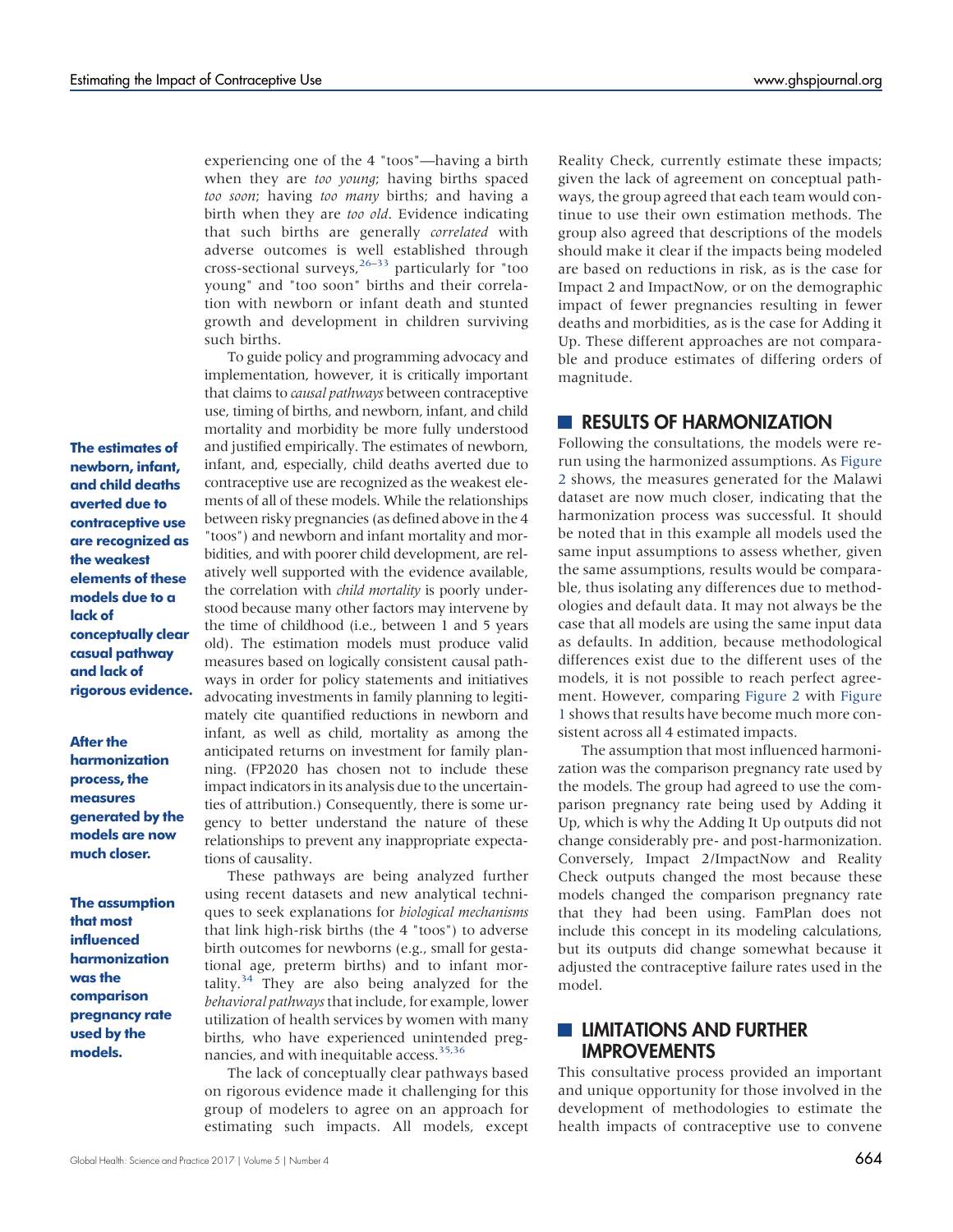

<span id="page-7-0"></span>FIGURE 2. More Uniform Estimates of the Health Impact of Contraceptive Use in Malawi From 5 Models, After Harmonizing the Modeling Approaches

and discuss the various approaches used. The group also discussed variations in the quality of the existing data and identified ways in which each model could take this variability into account. The process enabled the group to clarify and differentiate the intended use(s) for each model, to identify where and why similarities and differences exist, and to better align key assumptions for the modeling approaches where needed, while taking into account the critical differences in purpose and approach for each model. As a result of this process, consensus has been reached to ensure that, wherever possible, the models do not generate conflicting estimates that may confuse decision makers. A key lesson learned is the importance of making sure that decision makers understand the purpose of each model and select the model most appropriate for their needs. The group also agreed that each model was sufficiently different to warrant continued use of all models and not to attempt to combine or eliminate any of them.

The results reported in this article comparing the model outputs pre- and post-harmonization were generated in mid-2014; further work and updates have been done on the models since then. The experts will continue to update their models collaboratively to ensure that the most current estimation methodologies and data

available are used and that any changes are made harmoniously. This alignment and consensusbuilding process has strengthened the models by enabling their developers to benefit from each other's experience and research. Moreover, decision makers and managers using the different models can more clearly understand the assumptions behind each model in order to make informed choices between them. This alignment process has shown that through transparent and participatory engagement it is possible to make concrete steps toward harmonization.

Further, the consensus approaches have been **purpose of each** adopted by FP2020 to estimate 3 of its 17 core indicators: (1) unintended pregnancies averted by modern contraceptive use, (2) maternal deaths averted by modern contraceptive use, and (3) unsafe abortions averted due to modern contraceptive use. Moreover, Track20, a project of Avenir Health that supports FP2020, has developed a simple Excelbased tool to estimate these indicators following the agreements made during this harmonization process.

This process has also highlighted the need for continued research to better understand the causal pathways and to estimate the input parameters for each model, as well as the benefit of sustained cooperation within the modeling community to ensure that further methodological developments

## It is important for decision makers to understand the model and to select the model most appropriate for their needs.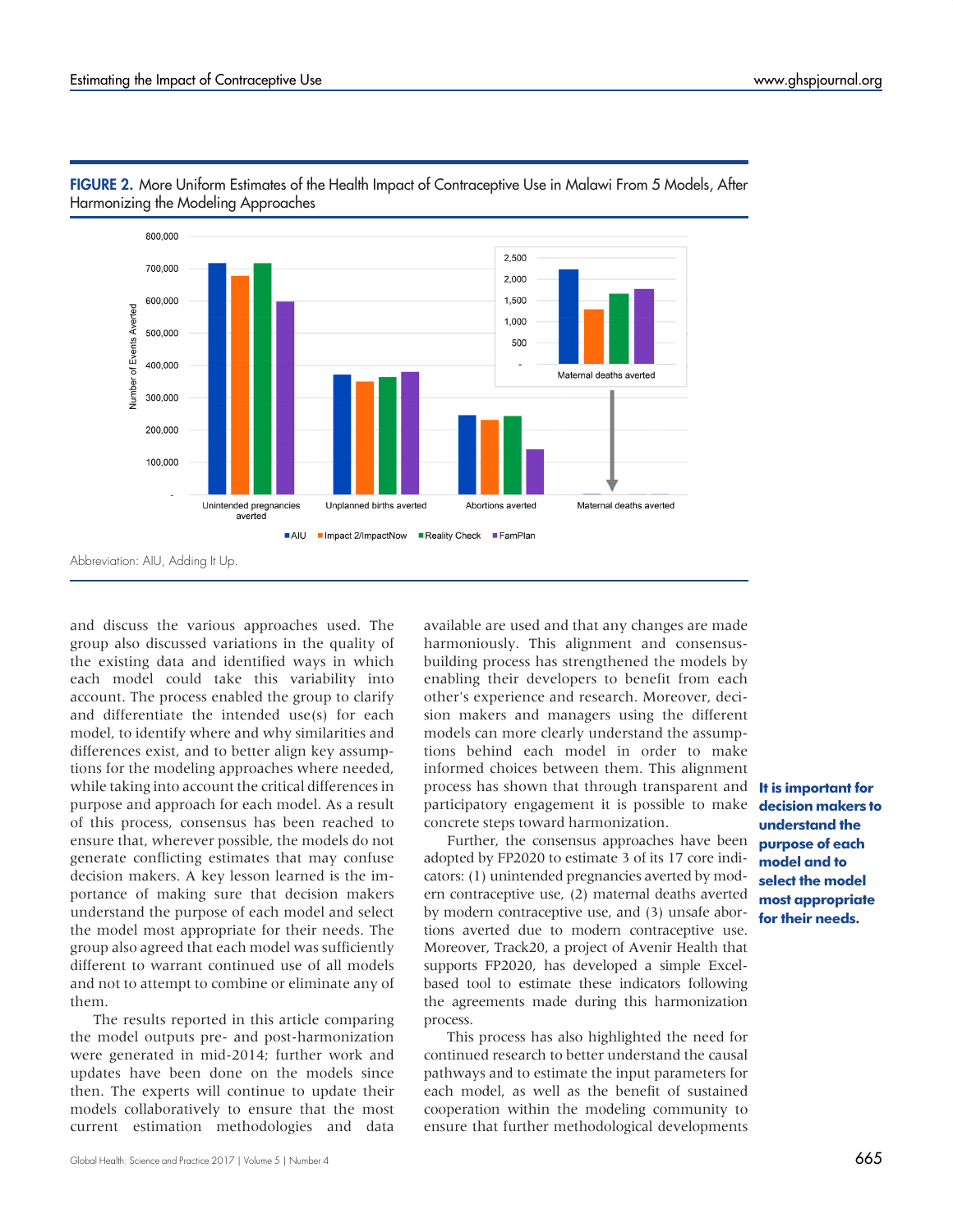are shared to benefit all approaches. Four priorities identified by the group include:

- Further research to elucidate the relationships between contraceptive use, birth timing, and newborn, infant, and child mortality and morbidities
- Definition and measurement of pregnancy intendedness and whether and how intentionality impacts pregnancy and birth outcomes
- Definition and measurement of unsafe abortionrelated maternal mortality, including identifying abortion-related mortality that is possibly subscribed to other causes (e.g., hemorrhage) and accounting for the impact of wider access to drugs such as misoprostol
- Consensus on method failure rates and the factors influencing variability across various subpopulations

## **CONCLUSION**

Contraception enables women and couples to achieve their fertility intentions by having the number of children they want, at the time they want. In addition to benefiting women individually and their families and communities, family planning also impacts a number of health outcomes, which substantially increases the return on investment in family planning programs. Consequently, valid and reliable methodologies for estimating these broader impacts are critically important, not only for advocacy to sustain family planning allocation commitments but also to enable measurement and tracking of global indicators for elements of the Sustainable Development Goals, and for strategic planning to reduce maternal, infant, and child mortality and morbidities. Conflicting estimates can be counterproductive to generating support for family planning programs, and this harmonization process has created a more unified voice for quantifying the benefits of family planning.

Acknowledgments: The harmonization process described in this article was supported by UKAid from the Department of International Development (DFID) through the Strengthening Evidence for Preventing Unintended Pregnancies (STEP UP) Research Programme Consortium, which is coordinated by the Population Council. The initial impetus for this exercise was provided by Nel Druce (DFID), who highlighted the differences between these models and the resultant challenges for decision makers; her vigorous encouragement and support for this review and alignment process has been instrumental in bringing together the modeling community. In addition to the article's authors, the contributions from other participants in the series of expert meetings is highly appreciated (affiliations were at the time of the consultations): Jacob Adetunji (USAID), Angela Baschieri (United Nations Children's Fund), Ann Biddlecom (United Nations Population Division), John Bongaarts (Population Council), Win Brown (Bill & Melinda Gates Foundation), Sennen Hounton (United Nations Population Fund), Anrudh Jain (Population Council), Amy Ratcliffe (Population Services

Funding: UKAid from the Department of International Development.

Competing Interests: None declared.

## **REFERENCES**

- <span id="page-8-0"></span>1. Family Planning 2020 (FP2020). [http://www.familyplanning2020.](http://www.familyplanning2020.org) [org](http://www.familyplanning2020.org). c2017. Accessed October 31, 2017.
- <span id="page-8-1"></span>2. Department for International Development (DFID). Choices for Women: Planned Pregnancies, Safe Births and Healthy Newborns. London: DFID; 2010. [https://www.gov.uk/government/](https://www.gov.uk/government/publications/choices-for-women-planned-pregnancies-safe-births-and-healthy-newborns) [publications/choices-for-women-planned-pregnancies-safe-births](https://www.gov.uk/government/publications/choices-for-women-planned-pregnancies-safe-births-and-healthy-newborns)[and-healthy-newborns](https://www.gov.uk/government/publications/choices-for-women-planned-pregnancies-safe-births-and-healthy-newborns). Accessed October 30, 2017.
- <span id="page-8-2"></span>3. United States Agency for International Development (USAID). USAID Policy Framework 2011-2015. Washington, DC: USAID; 2011. [https://www.usaid.gov/sites/default/files/documents/1870/](https://www.usaid.gov/sites/default/files/documents/1870/USAID%20Policy%20Framework%202011-2015.PDF) [USAID%20Policy%20Framework%202011-2015.PDF.](https://www.usaid.gov/sites/default/files/documents/1870/USAID%20Policy%20Framework%202011-2015.PDF) Accessed October 30, 2017.
- <span id="page-8-3"></span>4. Data and Measurement Hub. FP2020 website. [http://www.](http://www.familyplanning2020.org/microsite/measurement-hub/core-indicators) [familyplanning2020.org/microsite/measurement-hub/core](http://www.familyplanning2020.org/microsite/measurement-hub/core-indicators)[indicators](http://www.familyplanning2020.org/microsite/measurement-hub/core-indicators). Accessed October 30, 2017.
- <span id="page-8-4"></span>5. Starbird E, Norton M, Marcus R. Investing in family planning: key to achieving the Sustainable Development Goals. Glob Health Sci Pract. 2016;4(2):191–210. [CrossRef](https://doi.org/10.9745/GHSP-D-15-00374). [Medline](http://www.ncbi.nlm.nih.gov/pubmed/27353614)
- <span id="page-8-5"></span>6. Bradley SEK, Croft TN, Fishel JD, Westoff CF. Revising Unmet Need for Family Planning. DHS Analytical Studies No. 25. Calverton, MD: ICF International; 2012. [https://dhsprogram.com/publications/](https://dhsprogram.com/publications/publication-as25-analytical-studies.cfm) [publication-as25-analytical-studies.cfm.](https://dhsprogram.com/publications/publication-as25-analytical-studies.cfm) Accessed October 30, 2017.
- <span id="page-8-6"></span>7. Trussell J. Contraceptive failure in the United States. Contraception. 2011;83(5):397–404. [CrossRef](https://doi.org/10.1016/j.contraception.2011.01.021). [Medline](http://www.ncbi.nlm.nih.gov/pubmed/21477680)
- <span id="page-8-7"></span>8. STEP UP. Measuring the Impact of Contraceptive Use on Unintended Pregnancy and Other Health Outcomes. New York: Population Council; 2014. [http://www.popcouncil.org/uploads/pdfs/](http://www.popcouncil.org/uploads/pdfs/2014STEPUP_MeasuringImpact.pdf) [2014STEPUP\\_MeasuringImpact.pdf](http://www.popcouncil.org/uploads/pdfs/2014STEPUP_MeasuringImpact.pdf). Accessed October 30, 2017.
- <span id="page-8-8"></span>9. Darroch JE, Singh S, Weissman E. Adding It Up: The Costs and Benefits of Investing in Family Planning and Maternal and Newborn Health 2014 - Estimation Methodology. New York: Guttmacher Institute; 2016. [https://www.guttmacher.org/sites/default/files/](https://www.guttmacher.org/sites/default/files/pdfs/pubs/AIU-methodology.pdf) [pdfs/pubs/AIU-methodology.pdf](https://www.guttmacher.org/sites/default/files/pdfs/pubs/AIU-methodology.pdf). Accessed October 30, 2017.
- <span id="page-8-9"></span>10. Impact 2: An innovative tool for measuring the impact of reproductive health programmes. Marie Stopes International website. [http://mariestopes.org/impact-2.](http://mariestopes.org/impact-2) Accessed October 30, 2017.
- <span id="page-8-10"></span>11. Health Policy Project; United States Agency for International Development; Marie Stopes International. ImpactNow: estimating the health and economic impacts of family planning use. Washington, DC: Futures Group, Health Policy Project; 2014. [http://www.healthpolicyproject.com/index.cfm?id=publications&](http://www.healthpolicyproject.com/index.cfm?id=publications&hx0026;get=pubID&hx0026;pubID=357) [get=pubID&pubID=357.](http://www.healthpolicyproject.com/index.cfm?id=publications&hx0026;get=pubID&hx0026;pubID=357) Accessed October 30, 2017.
- <span id="page-8-11"></span>12. The RESPOND Project. Reality Check: A Planning and Advocacy Tool for Strengthening Family Planning Programs: Version 3. User's Guide. New York: EngenderHealth; 2014. [http://www.respond](http://www.respond-project.org/archive/files/4/4.1/4.1.4/RealityCheck-Files/Reality-Check-User-Guide-Version3.pdf)[project.org/archive/files/4/4.1/4.1.4/RealityCheck-Files/Reality-](http://www.respond-project.org/archive/files/4/4.1/4.1.4/RealityCheck-Files/Reality-Check-User-Guide-Version3.pdf)[Check-User-Guide-Version3.pdf](http://www.respond-project.org/archive/files/4/4.1/4.1.4/RealityCheck-Files/Reality-Check-User-Guide-Version3.pdf). Accessed October 30, 2017.
- <span id="page-8-12"></span>13. Stover J, Heaton L, Ross J. FamPlan: Version 4. A Computer Program for Projecting Family Planning Requirements. Washington, DC: Policy Project; 2006. [https://www.jhsph.edu/research/centers](https://www.jhsph.edu/research/centers-and-institutes/institute-for-international-programs/_documents/manuals/FamPlanManual.pdf)[and-institutes/institute-for-international-programs/\\_documents/](https://www.jhsph.edu/research/centers-and-institutes/institute-for-international-programs/_documents/manuals/FamPlanManual.pdf) [manuals/FamPlanManual.pdf.](https://www.jhsph.edu/research/centers-and-institutes/institute-for-international-programs/_documents/manuals/FamPlanManual.pdf) Accessed October 30, 2014.